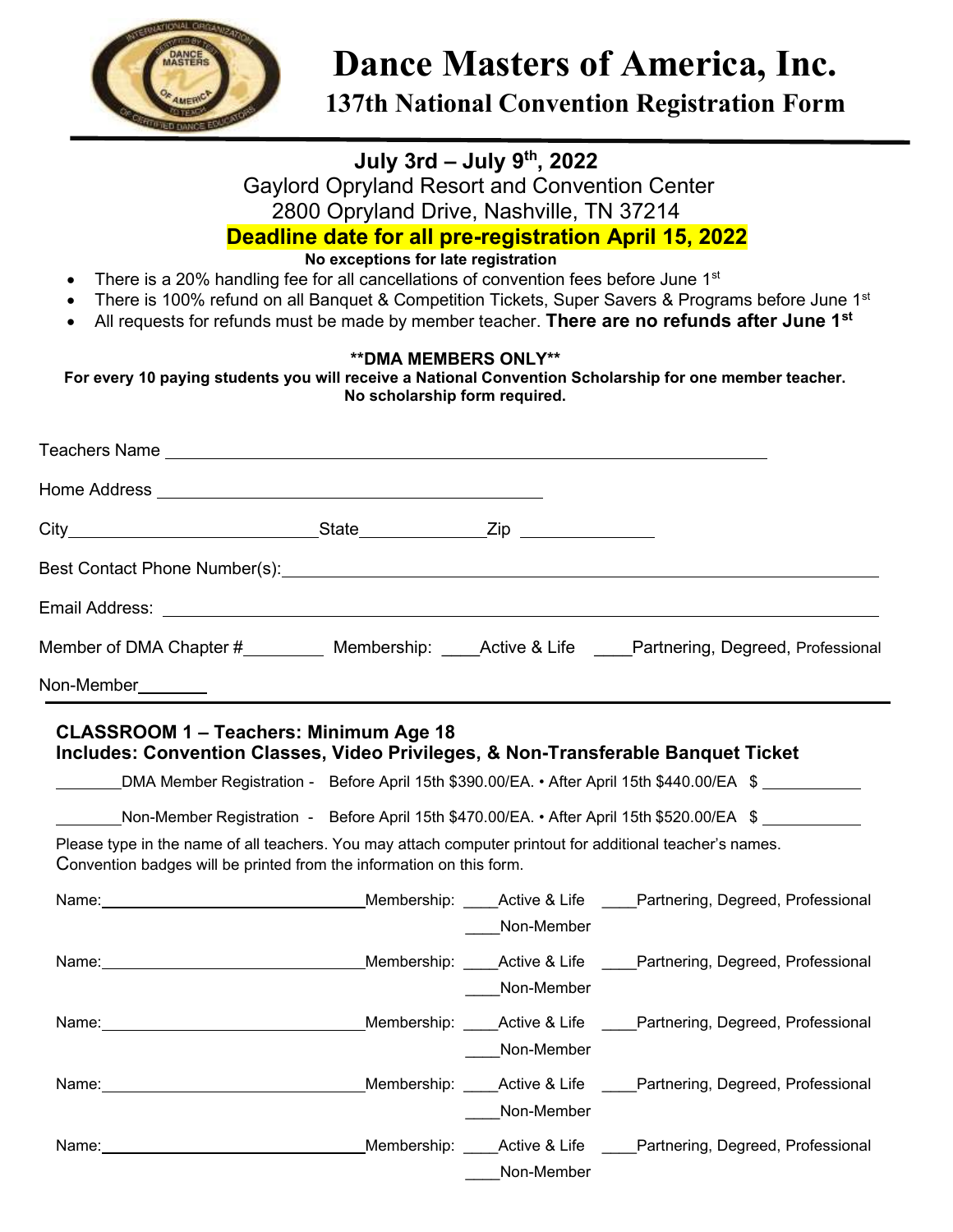#### **CLASSROOM 1 – Students: Minimum Age 16 Includes: Convention Classes**

|                                                                                                                                                                                                                                                                               | DMA Member Student Registration - Before April 15th \$325.00/EA. • After April 15th \$375.00/EA \$                                                                                                                            |  |
|-------------------------------------------------------------------------------------------------------------------------------------------------------------------------------------------------------------------------------------------------------------------------------|-------------------------------------------------------------------------------------------------------------------------------------------------------------------------------------------------------------------------------|--|
| Non-Member Student Registration - Before April 15th \$365.00/EA. • After April 15th \$415.00/EA \$<br>Please type in the name of all students. You may attach computer printout for additional names.<br>Convention badges will be printed from the information on this form. |                                                                                                                                                                                                                               |  |
|                                                                                                                                                                                                                                                                               | Name: Name: Name: Name: Name: Name: Name: Name: Name: Name: Name: Name: Name: Name: Name: Name: Name: Name: Name: Name: Name: Name: Name: Name: Name: Name: Name: Name: Name: Name: Name: Name: Name: Name: Name: Name: Name: |  |
| Name: 2008 2010 2020 2020 2020 2021 2021 2022 2022 2022 2022 2022 2022 2022 2022 2022 2022 2022 2022 2022 2022                                                                                                                                                                | Name: Name: Name: Name: Name: Name: Name: Name: Name: Name: Name: Name: Name: Name: Name: Name: Name: Name: Name: Name: Name: Name: Name: Name: Name: Name: Name: Name: Name: Name: Name: Name: Name: Name: Name: Name: Name: |  |
|                                                                                                                                                                                                                                                                               |                                                                                                                                                                                                                               |  |
|                                                                                                                                                                                                                                                                               |                                                                                                                                                                                                                               |  |
|                                                                                                                                                                                                                                                                               | Name: Name:                                                                                                                                                                                                                   |  |
|                                                                                                                                                                                                                                                                               |                                                                                                                                                                                                                               |  |
|                                                                                                                                                                                                                                                                               |                                                                                                                                                                                                                               |  |
|                                                                                                                                                                                                                                                                               |                                                                                                                                                                                                                               |  |

## **CLASSROOM 2 – STUDENTS: Age 13 – 15**

## **Fee Includes: Convention classes**

|                                                                                                                                                                         | DMA Member Student Registration - Before April 15th \$325.00/EA. • After April 15th \$375.00/EA \$ |
|-------------------------------------------------------------------------------------------------------------------------------------------------------------------------|----------------------------------------------------------------------------------------------------|
| Please type in the name of all students. You may attach computer printout for additional names.<br>Convention badges will be printed from the information on this form. | Non-Member Student Registration - Before April 15th \$365.00/EA. • After April 15th \$415.00/EA \$ |
|                                                                                                                                                                         |                                                                                                    |
|                                                                                                                                                                         |                                                                                                    |
| Name:                                                                                                                                                                   | Name:                                                                                              |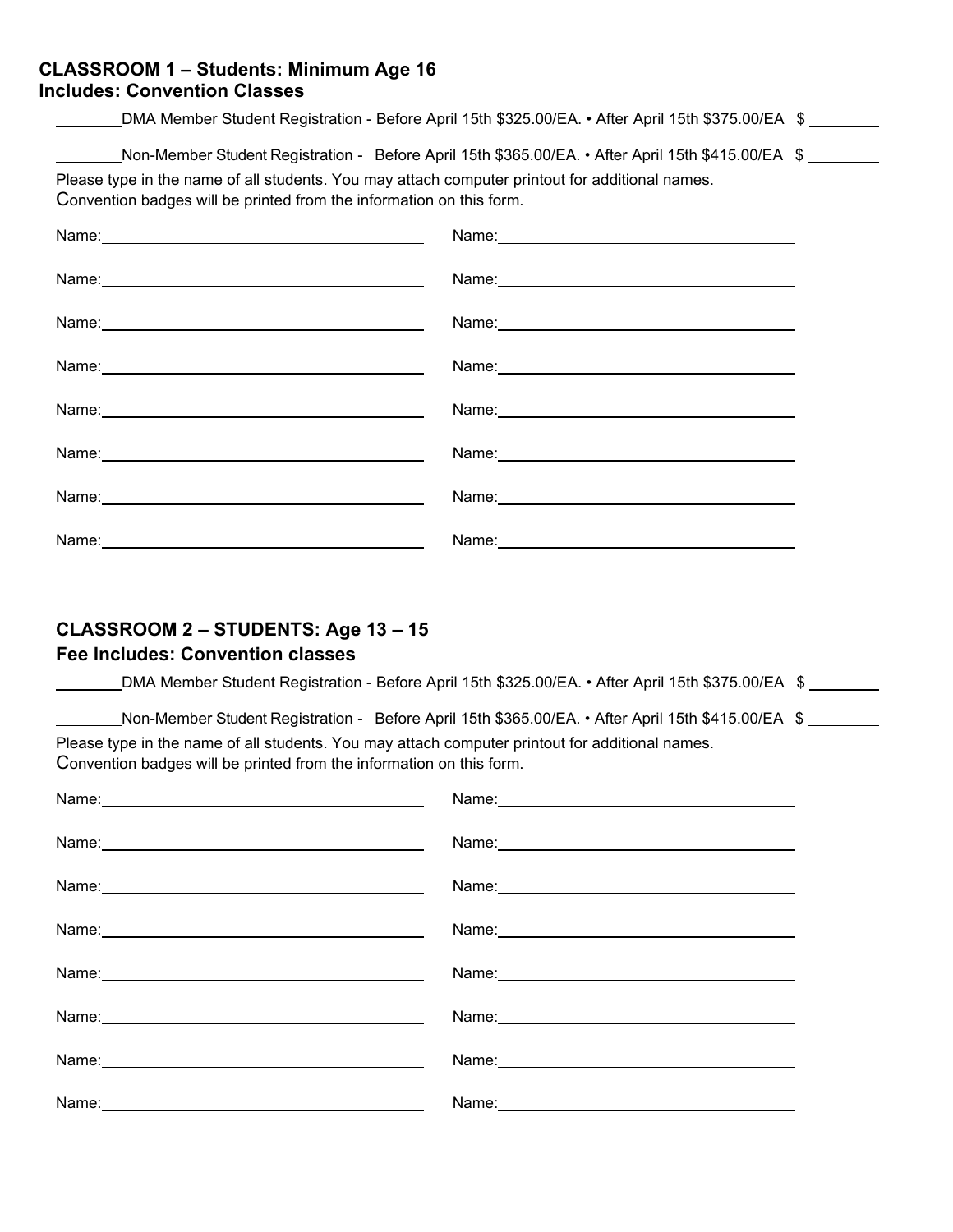#### **CLASSROOM 3 – STUDENTS: Age 10 – 12 Fee Includes: Convention classes**

DMA Member Student Registration - Before April 15th \$325.00/EA. • After April 15th \$375.00/EA \$

Non-Member Student Registration - Before April 15th \$365.00/EA. • After April 15th \$415.00/EA \$

Please type in the name of all students. You may attach computer printout for additional names. Convention badges will be printed from the information on this form.

| Name: Name: |             |
|-------------|-------------|
|             |             |
|             |             |
|             | Name: Name: |
| Name:       | Name:       |

#### **CLASSROOM 4 – STUDENTS: Age 7 – 9 Fee Includes: Convention classes**

DMA Member Student Registration - Before April 15th \$325.00/EA. • After April 15th \$375.00/EA \$

Non-Member Student Registration - Before April 15th \$365.00/EA. • After April 15th \$415.00/EA \$

Please type in the name of all students. You may attach computer printout for additional names. Convention badges will be printed from the information on this form.

| Name: Name: Name: Name: Name: Name: Name: Name: Name: Name: Name: Name: Name: Name: Name: Name: Name: Name: Name: Name: Name: Name: Name: Name: Name: Name: Name: Name: Name: Name: Name: Name: Name: Name: Name: Name: Name: |                                                                                                                                                                                                                               |
|-------------------------------------------------------------------------------------------------------------------------------------------------------------------------------------------------------------------------------|-------------------------------------------------------------------------------------------------------------------------------------------------------------------------------------------------------------------------------|
|                                                                                                                                                                                                                               |                                                                                                                                                                                                                               |
| Name: Name:                                                                                                                                                                                                                   |                                                                                                                                                                                                                               |
|                                                                                                                                                                                                                               | Name: Name: Name: Name: Name: Name: Name: Name: Name: Name: Name: Name: Name: Name: Name: Name: Name: Name: Name: Name: Name: Name: Name: Name: Name: Name: Name: Name: Name: Name: Name: Name: Name: Name: Name: Name: Name: |
|                                                                                                                                                                                                                               |                                                                                                                                                                                                                               |
|                                                                                                                                                                                                                               |                                                                                                                                                                                                                               |
|                                                                                                                                                                                                                               | Name: Name and the service of the service of the service of the service of the service of the service of the service of the service of the service of the service of the service of the service of the service of the service |
|                                                                                                                                                                                                                               |                                                                                                                                                                                                                               |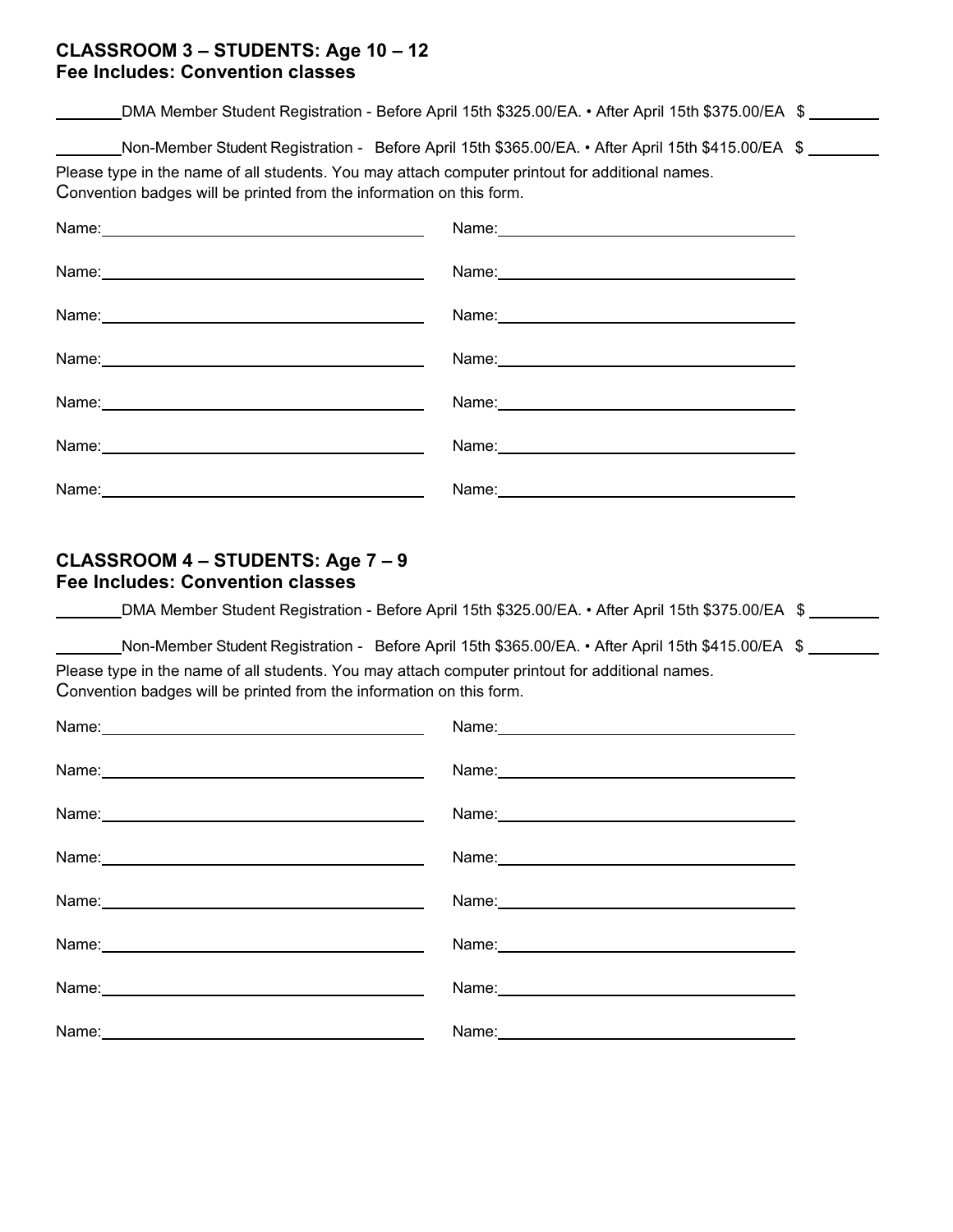#### **CLASSROOM 5 – DANCERS: Ages 6 & UNDER Fee Includes: 3hrs of Classes on SUNDAY–TUESDAY–THURSDAY & SATURDAY**

|                                                                                                                                                                                                                                                                                                          | DMA Member Student Registration - Before April 15th \$165.00/EA. • After April 15th \$215.00/EA \$                         |                                                                                                                |                                      |  |
|----------------------------------------------------------------------------------------------------------------------------------------------------------------------------------------------------------------------------------------------------------------------------------------------------------|----------------------------------------------------------------------------------------------------------------------------|----------------------------------------------------------------------------------------------------------------|--------------------------------------|--|
| Non-Member Student Registration - Before April 15th \$205.00/EA. • After April 15th \$255.00/EA \$                                                                                                                                                                                                       |                                                                                                                            |                                                                                                                |                                      |  |
| Please type in the name of all teachers. You may attach computer printout for additional teacher's names.<br>Convention badges will be printed from the information on this form.                                                                                                                        |                                                                                                                            |                                                                                                                |                                      |  |
|                                                                                                                                                                                                                                                                                                          |                                                                                                                            | Name: Name:                                                                                                    |                                      |  |
|                                                                                                                                                                                                                                                                                                          |                                                                                                                            |                                                                                                                |                                      |  |
|                                                                                                                                                                                                                                                                                                          |                                                                                                                            |                                                                                                                |                                      |  |
|                                                                                                                                                                                                                                                                                                          |                                                                                                                            |                                                                                                                |                                      |  |
|                                                                                                                                                                                                                                                                                                          |                                                                                                                            | Name: 2008 2010 2020 2020 2020 2021 2021 2022 2022 2021 2022 2022 2022 2022 2022 2022 2022 2022 2022 2022 2022 |                                      |  |
|                                                                                                                                                                                                                                                                                                          |                                                                                                                            |                                                                                                                |                                      |  |
|                                                                                                                                                                                                                                                                                                          |                                                                                                                            | Name: 2008 2010 2021 2022 2023 2024 2022 2022 2023 2024 2022 2023 2024 2022 2023 2024 2022 2023 2024 2022 2023 |                                      |  |
|                                                                                                                                                                                                                                                                                                          |                                                                                                                            |                                                                                                                |                                      |  |
|                                                                                                                                                                                                                                                                                                          |                                                                                                                            |                                                                                                                |                                      |  |
| <b>OBSERVER'S FEES - Full Convention Only</b><br>Observers are NOT granted entrance into Classroom 1<br>Observer must be a non-dancer, over the age of 18 and registered by a teacher of record.<br>Baby carriages are not permitted in the classrooms.<br>Observers (Full Convention) @ \$40.00 each \$ |                                                                                                                            |                                                                                                                |                                      |  |
| <b>BANQUET TICKETS</b>                                                                                                                                                                                                                                                                                   |                                                                                                                            |                                                                                                                |                                      |  |
| <b>Additional Banquet Tickets</b>                                                                                                                                                                                                                                                                        | _@ \$65.00/Ea. \$ ___________________                                                                                      |                                                                                                                |                                      |  |
| <b>COMPETITION SUPER SAVER PACKAGE</b><br><b>Super Saver Package:</b><br>Super Saver Package includes 1 Ticket to each Solo Title Competitions, 1 Miss/Mr. Dance Program & 1 Solo Title Program.                                                                                                         | TOTAL ORDERED @ \$60.00/Ea. Total \$<br>Super Saver Package is only available with Pre-Registered - Not available on site. |                                                                                                                |                                      |  |
|                                                                                                                                                                                                                                                                                                          | Total Ordered <u>Q</u> \$10.00ea.                                                                                          |                                                                                                                | Total \$ ________________            |  |
|                                                                                                                                                                                                                                                                                                          | Total Ordered <u>Q</u> \$10.00ea.                                                                                          |                                                                                                                | Total \$ ________________            |  |
|                                                                                                                                                                                                                                                                                                          | Total Ordered @ \$10.00ea.                                                                                                 |                                                                                                                | Total \$                             |  |
|                                                                                                                                                                                                                                                                                                          | Total Ordered @ \$15.00ea.                                                                                                 |                                                                                                                |                                      |  |
|                                                                                                                                                                                                                                                                                                          |                                                                                                                            |                                                                                                                |                                      |  |
| Tickets:<br>Petite Miss/Master Scholarship Competition<br>Junior Miss/Mr. Scholarship Competition<br>Teen Miss/Mr. Scholarship Competition<br>Miss/Mr. Dance Scholarship Competition<br>Programs:<br>Solo Title Program Book                                                                             |                                                                                                                            |                                                                                                                | Total Ordered @ \$10.00/Ea. Total \$ |  |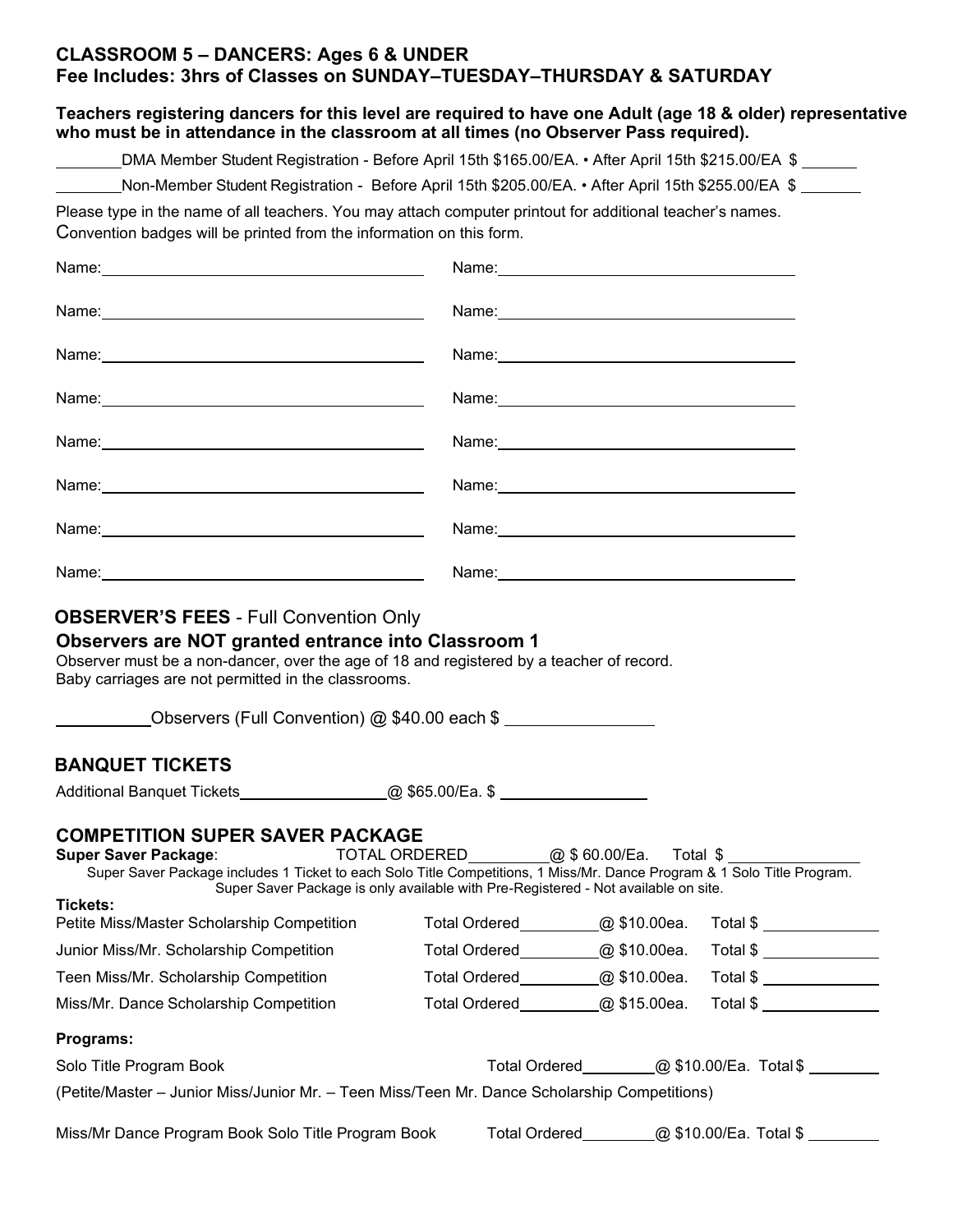## **Open Scholarship Audition Registration Can Be Found on the Website NATIONAL CONVENTION TALLY SHEET**

| Total Fees Paid for Teachers Classroom 1                             |               |
|----------------------------------------------------------------------|---------------|
| Total Fees Paid for Students Classroom 1                             | $\frac{1}{2}$ |
| Total Fees Paid for Students Classroom 2                             |               |
| Total Fees Paid for Students Classroom 3                             | $\mathbb{S}$  |
| Total Fees Paid for Students Classroom 4                             | \$            |
| Total Fees Paid for Students Classroom 5                             | $S_{-}$       |
| <b>Total Fees Paid for Observers</b>                                 | $\mathbb{S}$  |
| <b>Total Fees Paid for Additional Banquet Tickets</b>                | $\mathbb{S}$  |
| <b>Total Fees Paid for Super Savers</b>                              | $\frac{1}{2}$ |
| <b>Total Fees Paid for Petite Miss/Master Dance Tickets</b>          |               |
| Total Fees Paid for Junior Miss/Mr. Dance Tickets                    | $\frac{1}{2}$ |
| Total Fees Paid for Teen Miss/Mr. Dance Tickets                      |               |
| <b>Total Fees Paid for Miss/Mr. Dance Tickets</b>                    | $\mathbb{S}$  |
| Total Fees Paid for Solo Title Program Books<br>(Petite/Junior/Teen) | \$            |
| Total Fees Paid for Miss/Mr. Dance Program Books                     | \$            |
| Totals from the online Dance Comp Genie / Jot Forms:                 |               |
| Total Fees Paid for Preliminary PAC (Including Surcharges)           |               |
| Total Fees Paid for Final PAC (Including Surcharges)                 |               |
| <b>Total Fees Paid for Open Scholarship</b>                          | \$            |
| Total Fees Paid for Intensives (Ballet, Tap & Jazz)                  |               |
| Total Fees for Title Digital Download \$45.00each x                  |               |

Note: (Refunds for contestants that do not qualify for final PASC Competition, will be mailed after the Convention to the Teacher of Record.)

#### Grand Total and Amount of Check Enclosed for All Above Registrations \$

#### **REMINDER!**

#### **If you or any of your students are on scholarship to the National Convention, the scholarship form(s) sent by the DMA National Administrative Assistant must be enclosed with this convention registration.**

In consideration of being accepted as a participant of the 2022 Dance Masters of America Convention I do hereby release the Dance Masters of America, Inc., the Officers of the Organization, Directors and Assistants of the National Convention, and the Gaylord Opryland Resort & Convention Center, 2800 Opryland Drive, Nashville, TN 37214 from any and all claims for damages or injuries, which the participant may sustain during any activity connected with this National Convention. I have also read the Official Rules and Regulations of Dance Masters of America and do hereby agree to comply with said rules and regulations now in effect or as announced thereafter. By signing below, I give my permission as the Teacher / Approved Chaperone for my students to be photographed and or recorded during the 2022 National Convention. It is my understanding that these photographs and recordings will be used solely for Dance Masters of America, Inc. at their discretion and in a manner befitting the high standard of the association.

All fees must be paid by the teacher's check in U.S funds, drawn on a U.S. Bank This form must be completed and returned with payment on or before April 15, 2022 to: **Charleen Locascio – National Treasurer**  Teacher / Approved Chaperone Date

**4621 Reich Street - Metairie, LA 70006 • Telephone: 504-454-1376**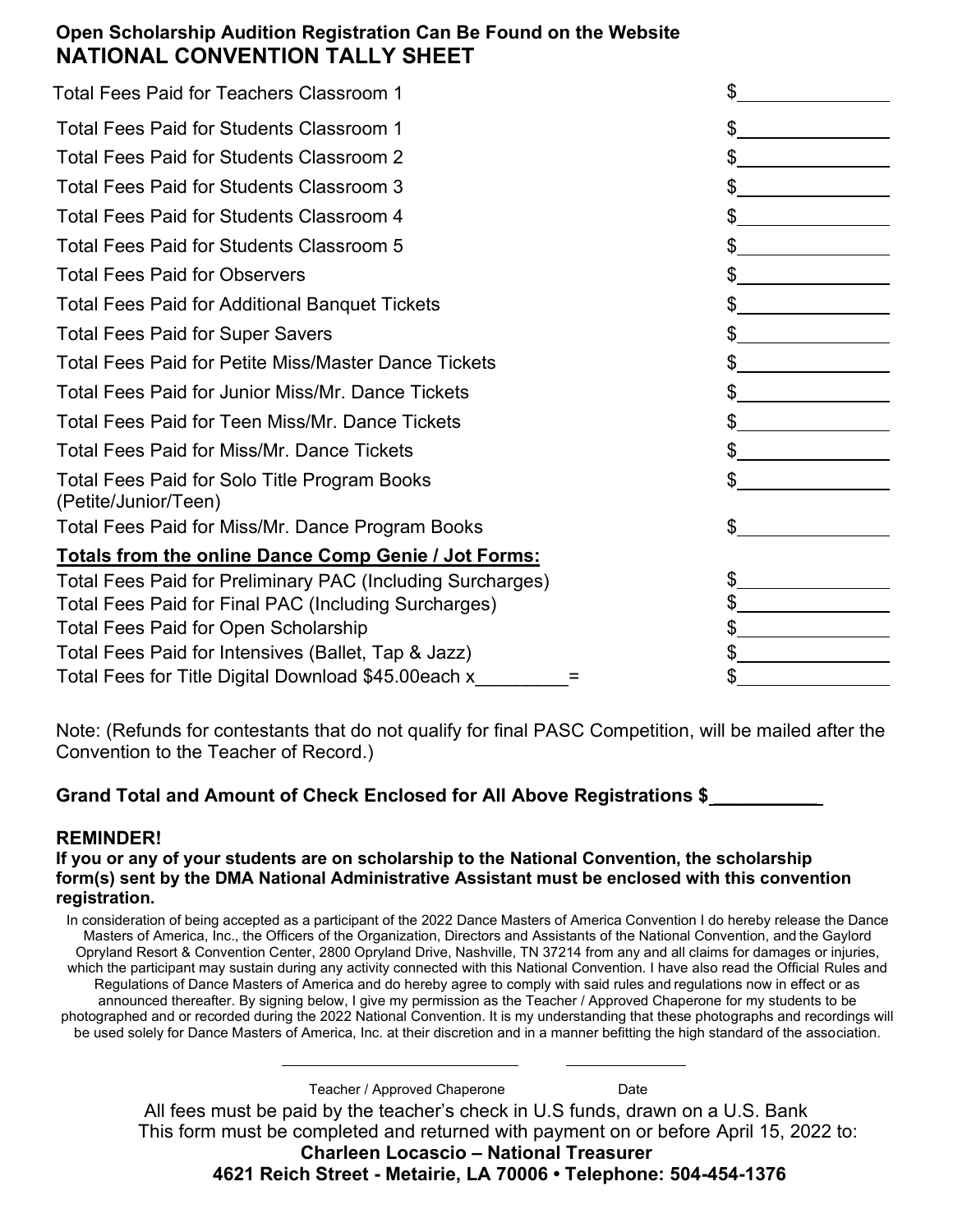# **National Convention Student Release of Liability Participation and Master List**

In consideration of being accepted as a participant of the 2022 Dance Masters of America Convention I do hereby release the Dance Masters of America, Inc., the Officers of the Organization, Directors and Assistants of the National Convention, and the Gaylord Opryland Resort & Convention Center, 2800 Opryland Drive, Nashville, TN 37214 from any and all claims for damages or injuries, which the participant may sustain during any activity connected with this National Convention. I have also read the Official Rules and Regulations of Dance Masters of America and do hereby agree to comply with said rules and regulations now in effect or as announced thereafter. By signing below, I give my permission as the Teacher / Approved Chaperone for my students to be photographed and or recorded during the 2022 National Convention. It is my understanding that these photographs and recordings will be used solely for Dance Masters of America, Inc. at their discretion and in a manner befitting the high standard of the association.

Please type each participant individually in Alphabetical order who will be Attending the 2022 National Convention. Please check yes or no if they are participating in PASC. If additional lines are necessary, please duplicate this form and attach all pages with the entry forms.

| Student Name in Alphabetical order<br>by last name | <b>PASC</b><br><b>YES</b> | <b>PASC</b><br><b>NO</b> |
|----------------------------------------------------|---------------------------|--------------------------|
| $\mathbf{1}$                                       |                           |                          |
| $\overline{2}$                                     |                           |                          |
| 3                                                  |                           |                          |
| $\overline{\mathbf{4}}$                            |                           |                          |
| 5                                                  |                           |                          |
| $\,6$                                              |                           |                          |
| $\overline{7}$                                     |                           |                          |
| 8                                                  |                           |                          |
| 9                                                  |                           |                          |
| 10                                                 |                           |                          |
| 11                                                 |                           |                          |
| 12                                                 |                           |                          |
| 13                                                 |                           |                          |
| 14                                                 |                           |                          |
| 15                                                 |                           |                          |
| 16                                                 |                           |                          |
| 17                                                 |                           |                          |
| 18                                                 |                           |                          |
| I verify that the above information is valid.      |                           |                          |

| Student Name in Alphabetical order<br>by last name | <b>PASC</b><br><b>YES</b> | <b>PASC</b><br><b>NO</b> |
|----------------------------------------------------|---------------------------|--------------------------|
| $\mathbf{1}$                                       |                           |                          |
| $\overline{2}$                                     |                           |                          |
| 3                                                  |                           |                          |
| $\overline{4}$                                     |                           |                          |
| 5                                                  |                           |                          |
| $6\phantom{1}6$                                    |                           |                          |
| $\overline{7}$                                     |                           |                          |
| 8                                                  |                           |                          |
| $\boldsymbol{9}$                                   |                           |                          |
| 10                                                 |                           |                          |
| 11                                                 |                           |                          |
| 12                                                 |                           |                          |
| 13                                                 |                           |                          |
| 14                                                 |                           |                          |
| 15                                                 |                           |                          |
| 16                                                 |                           |                          |
| 17                                                 |                           |                          |
| 18                                                 |                           |                          |

Signature of Teacher